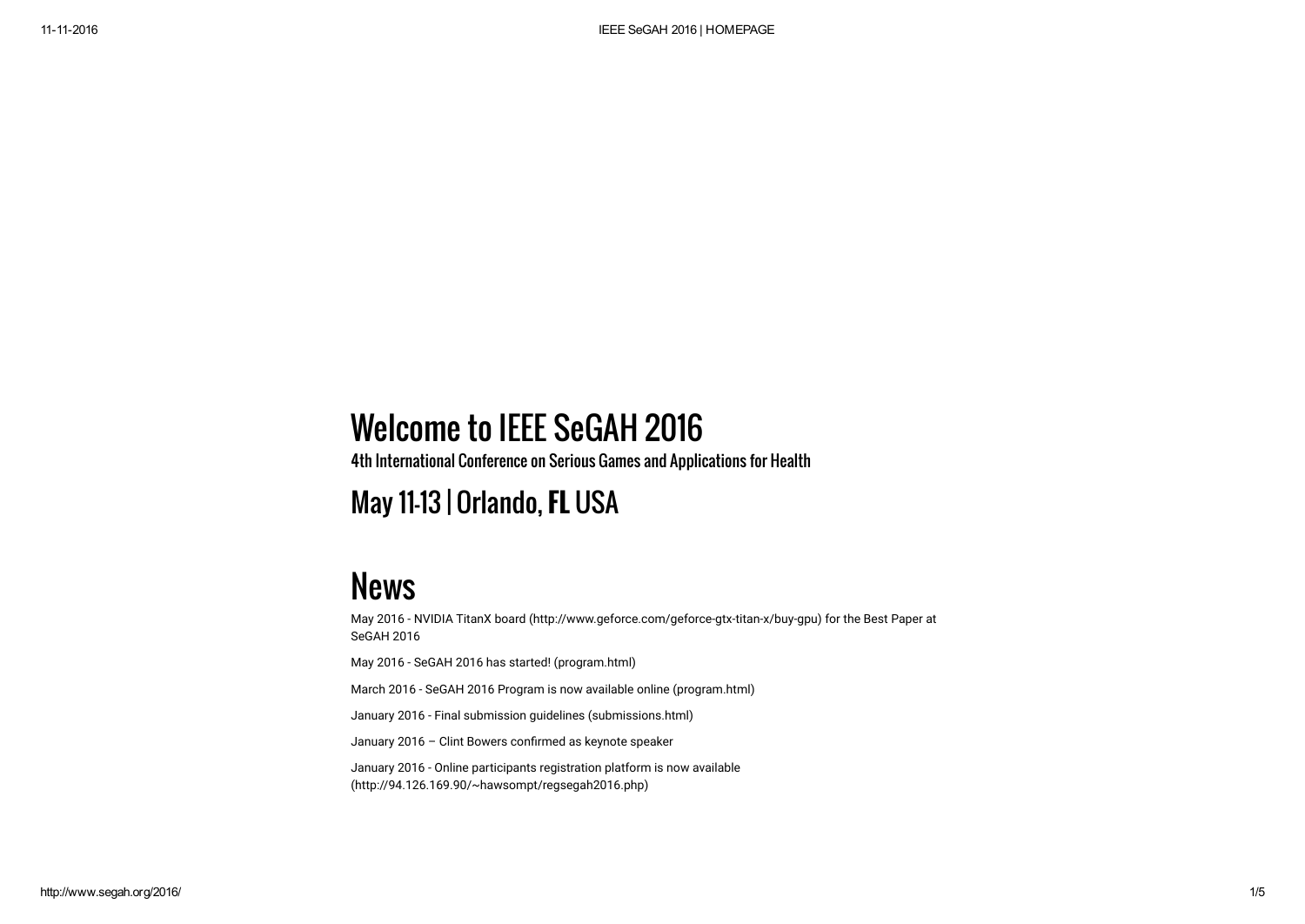#### 11112016 IEEE SeGAH 2016 | HOMEPAGE

December 2015 [Live System Demo - Auto-Diagnostic Adaptive Precision Training for Myoelectric Prosthesis](#page-4-0) users

November 2015 - Extended Deadline for SeGAH 2016: November 30

October 2015 - SeGAH 2014 Proceedings (http://ieeexplore.ieee.org/search/searchresult.jsp? [reload=true&newsearch=true&queryText=Serious+Games+And+Applications+For+Health+.LB.SeGAH.RB.%2C+2014+IEEE+3rd+International+Conference+On\)](http://ieeexplore.ieee.org/search/searchresult.jsp?reload=true&newsearch=true&queryText=Serious+Games+And+Applications+For+Health+.LB.SeGAH.RB.%2C+2014+IEEE+3rd+International+Conference+On)

[October 2015 - Call for submission on Elsevier for Special Issue on Serious Games and Applications for Health,](http://www.journals.elsevier.com/entertainment-computing/call-for-papers/special-issue-on-serious-games-and-applications-for-health/) is now open for SeGAH authors (http://www.journals.elsevier.com/entertainment-computing/call-forpapers/special-issue-on-serious-games-and-applications-for-health/)

September 2015 – Matthias Rauterberg conßrmed as keynote speaker

[September 2015 – The authors of SEGAH 2016 proceeding papers are invited to submit extended versions of](http://www.segah.org/2016/scope.html#sissue) their papers to the special issue "Serious games and Applications for Health" from the Entertainment Computing Journal (ECJ) (scope.html#sissue).

June 2015 – Future SeGAH Editions Hosting: Deadline: 20th, February, 2016

If you're interested in hosting a future edition of SeGAH, please contact the conference secretariat: segah16@ipca.pt

May 2015 – Web site launched

May 2015 – [Facebook page \(https://www.facebook.com/IEEESeGAH?fref=ts\)](https://www.facebook.com/IEEESeGAH?fref=ts)

It is with great pleasure that we invite you to participate in the 4th International Conference on Serious Games [and Applications for Health, IEEE SeGAH 2016, to be held in Orlando, at the Center for Emerging Media](http://cem.ucf.edu/) (http://cem.ucf.edu/), [University of Central Florida \(http://www.ucf.edu/\),](http://www.ucf.edu/) from May 11-13, 2016.

All papers presented at the conference venue will be available at the IEEE Xplorer. Proceedings will be submitted for indexation by: Thomson Reuters Conference Proceedings Citation Index; DBLP Computer Science Bibliography; Inspec

## Important Dates

- Regular Paper Submission: November 30, 2015
- Poster Submission (extended abstract): November 30, 2015
- Tutorial Submission: November 30, 2015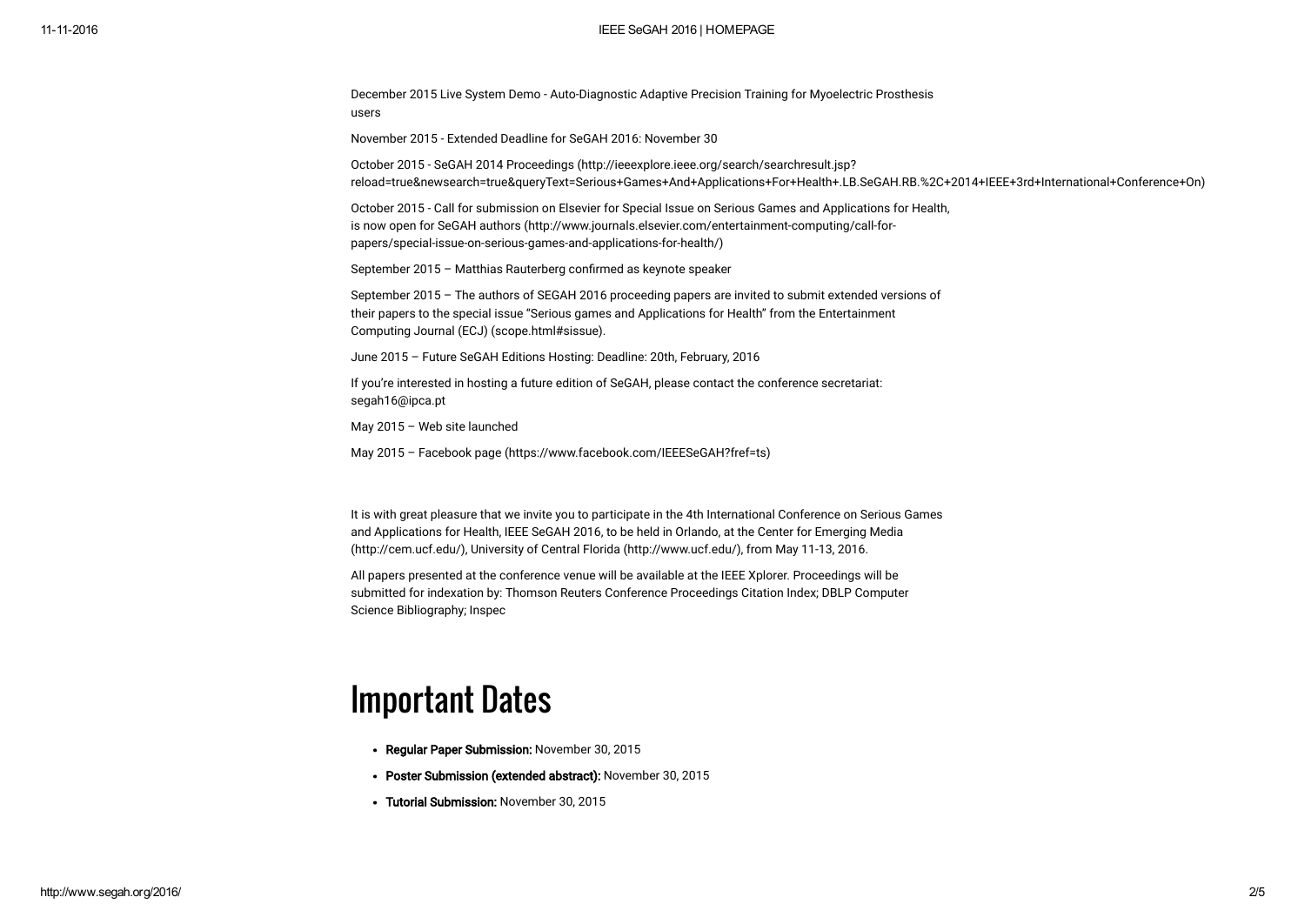- Demo Submission: November 30, 2015
- Workshops Submission: November 30, 2015
- Authors Notification (regular papers): January 15, 2016
- Authors Notification (poster extended abstract): January 15, 2016
- Final Regular Paper Submission and Registration: February 5, 2016
- Final Poster extended abstract Registration: February 5, 2016
- Early Registration: February 5, 2016

### Confirmed Keynote



[\(http://www2.ic.uff.br/~medialab/wordpress/?page\\_id=10\)](http://www2.ic.uff.br/~medialab/wordpress/?page_id=10)

#### Esteban Clua

#### [\(http://www2.ic.uff.br/~medialab/wordpress/?page\\_id=10\)](http://www2.ic.uff.br/~medialab/wordpress/?page_id=10)

Esteban Walter Gonzalez Clua is associate professor and vice-director of the Computer Science Institute of Universidade Federal Fluminense, in Rio de Janeiro, Brazil.He has master and PhD degree in Computer Science at PUC-Rio. Esteban is one of the founders of SBGames - Brazilian Symposium of Digital Entertainment and Video Games (the largest conference in the subject in Latin America), is the president of the Brazilian Computing Society Game Committee and member of program committees of most of the major conferences related to Video Games. In 2007 received the prize of the personality that most contributed for the growth of the video game industry in Brazil and in 2009 and 2013 received the prize of Young Scientist of the State of Rio de Janeiro.

Read More

[\(invitedspeakers.html\)](http://www.segah.org/2016/invitedspeakers.html)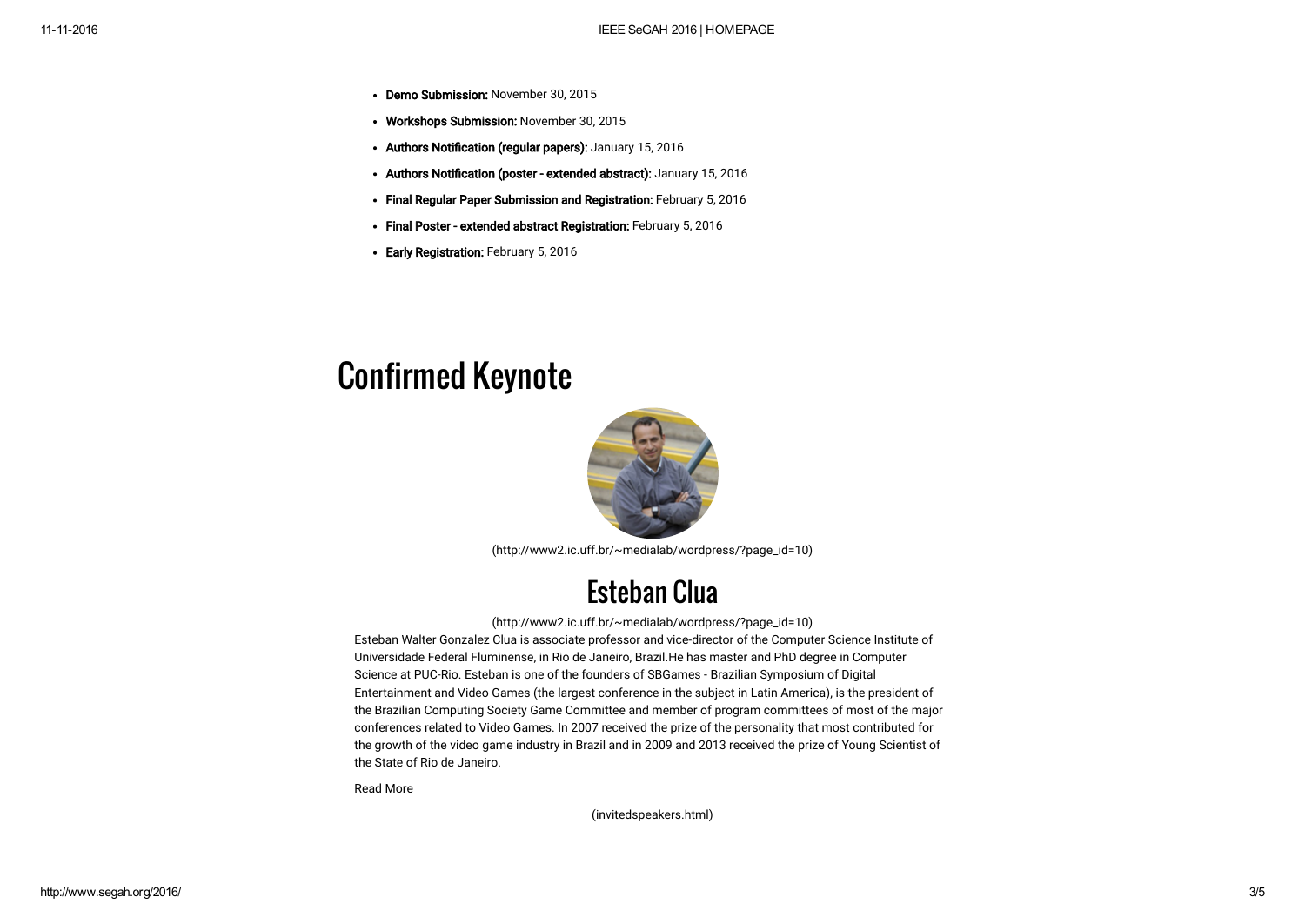# Confirmed Keynote



[\(http://www.idemployee.id.tue.nl/g.w.m.rauterberg/index.html\)](http://www.idemployee.id.tue.nl/g.w.m.rauterberg/index.html)

#### [Matthias Rauterberg](http://www.idemployee.id.tue.nl/g.w.m.rauterberg/index.html)

(http://www.idemployee.id.tue.nl/g.w.m.rauterberg/index.html) Matthias Rauterberg, Eindhoven University of Technology (Netherlands) received a B.S. in Psychology (1978) at the University of Marburg (Germany), a B.A. in Philosophy (1981) and a B.S. in Computer Science (1983), a M.S. in Psychology (1981) and a M.S. in Computer Science (1986) at the University of Hamburg (Germany), and a Ph.D. in Computer Science/ Mathematics (1995) at the University of Zurich (Switzerland). He was a senior lecturer for 'usability engineering' in computer science and industrial engineering at the Swiss Federal Institute of Technology (ETH) in Zurich, where later he was heading the Man-Machine Interaction research group (MMI).

Read More

[\(invitedspeakers.html\)](http://www.segah.org/2016/invitedspeakers.html)

## Confirmed Keynote



[\(http://ucfretrolab.org/\)](http://ucfretrolab.org/)